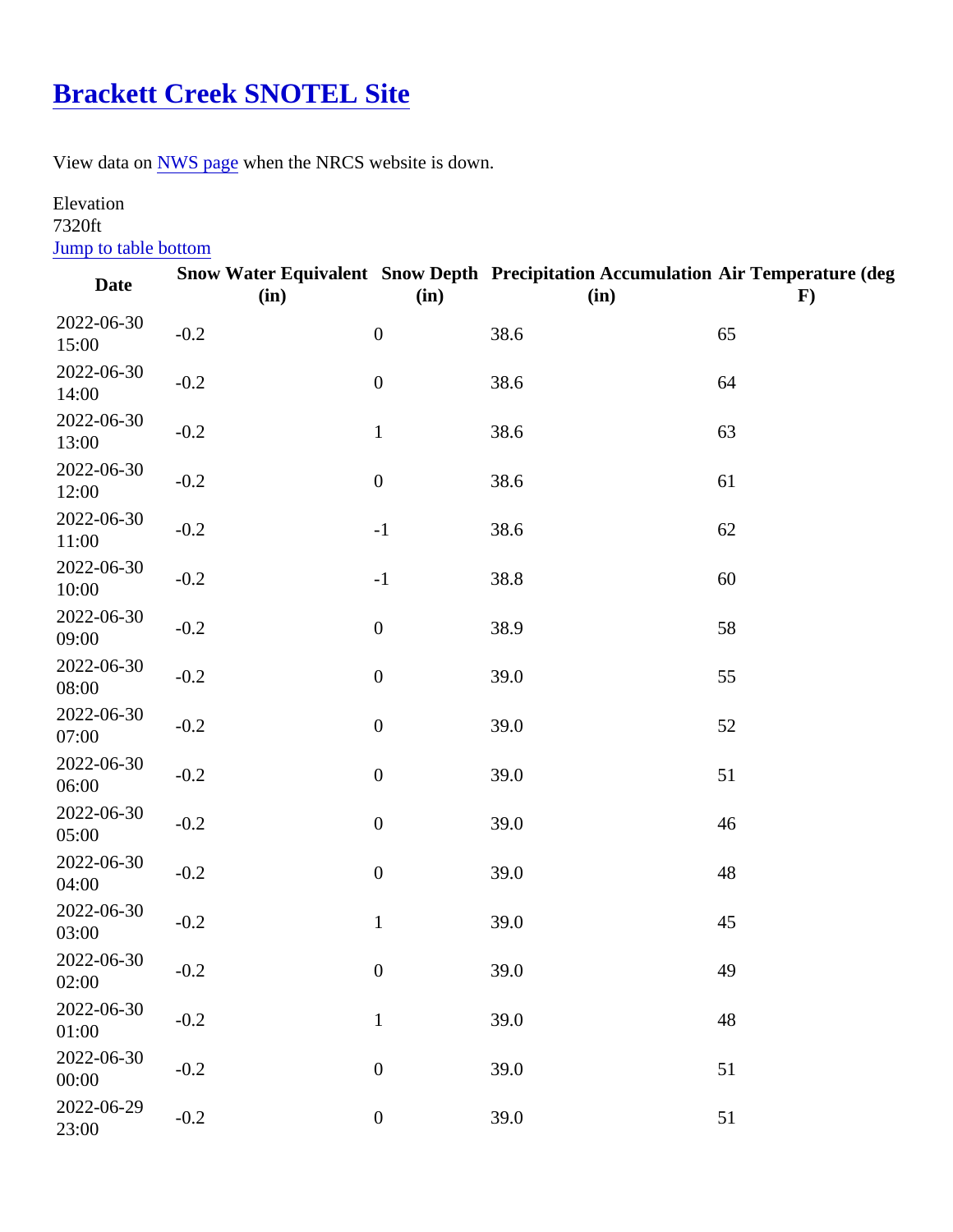| <b>Date</b>         | (in)   | (in)             | Snow Water Equivalent Snow Depth Precipitation Accumulation Air Temperature (deg<br>(in) | $\bf{F})$ |
|---------------------|--------|------------------|------------------------------------------------------------------------------------------|-----------|
| 2022-06-29<br>22:00 | $-0.2$ | $\mathbf{1}$     | 39.0                                                                                     | 51        |
| 2022-06-29<br>21:00 | $-0.2$ | $\boldsymbol{0}$ | 39.0                                                                                     | 52        |
| 2022-06-29<br>20:00 | $-0.2$ | $\boldsymbol{0}$ | 39.0                                                                                     | 55        |
| 2022-06-29<br>19:00 | $-0.2$ | $\boldsymbol{0}$ | 38.9                                                                                     | 58        |
| 2022-06-29<br>18:00 | $-0.2$ | $\boldsymbol{0}$ | 38.8                                                                                     | 61        |
| 2022-06-29<br>17:00 | $-0.2$ | $\boldsymbol{0}$ | 38.7                                                                                     | 62        |
| 2022-06-29<br>16:00 | $-0.2$ | $\boldsymbol{0}$ | 38.6                                                                                     | 64        |
| 2022-06-29<br>15:00 | $-0.2$ | $\boldsymbol{0}$ | 38.6                                                                                     | 67        |
| 2022-06-29<br>14:00 | $-0.2$ | $\boldsymbol{0}$ | 38.6                                                                                     | 65        |
| 2022-06-29<br>13:00 | $-0.2$ | $\boldsymbol{0}$ | 38.6                                                                                     | 63        |
| 2022-06-29<br>12:00 | $-0.2$ | $\boldsymbol{0}$ | 38.6                                                                                     | 64        |
| 2022-06-29<br>11:00 | $-0.2$ | $\boldsymbol{0}$ | 38.6                                                                                     | 65        |
| 2022-06-29<br>10:00 | $-0.2$ | $\boldsymbol{0}$ | 38.7                                                                                     | 62        |
| 2022-06-29<br>09:00 | $-0.2$ | $\boldsymbol{0}$ | 38.8                                                                                     | 63        |
| 2022-06-29<br>08:00 | $-0.2$ | $\boldsymbol{0}$ | 38.9                                                                                     | 62        |
| 2022-06-29<br>07:00 | $-0.2$ | $\boldsymbol{0}$ | 38.9                                                                                     | 61        |
| 2022-06-29<br>06:00 | $-0.2$ | $^{\rm -1}$      | 38.9                                                                                     | 57        |
| 2022-06-29<br>05:00 | $-0.2$ | $\boldsymbol{0}$ | 39.0                                                                                     | 54        |
| 2022-06-29<br>04:00 | $-0.2$ | $\boldsymbol{0}$ | 39.0                                                                                     | 53        |
| 2022-06-29<br>03:00 | $-0.2$ | $\boldsymbol{0}$ | 39.0                                                                                     | 56        |
| 2022-06-29<br>02:00 | $-0.2$ | $\boldsymbol{0}$ | 39.0                                                                                     | 57        |